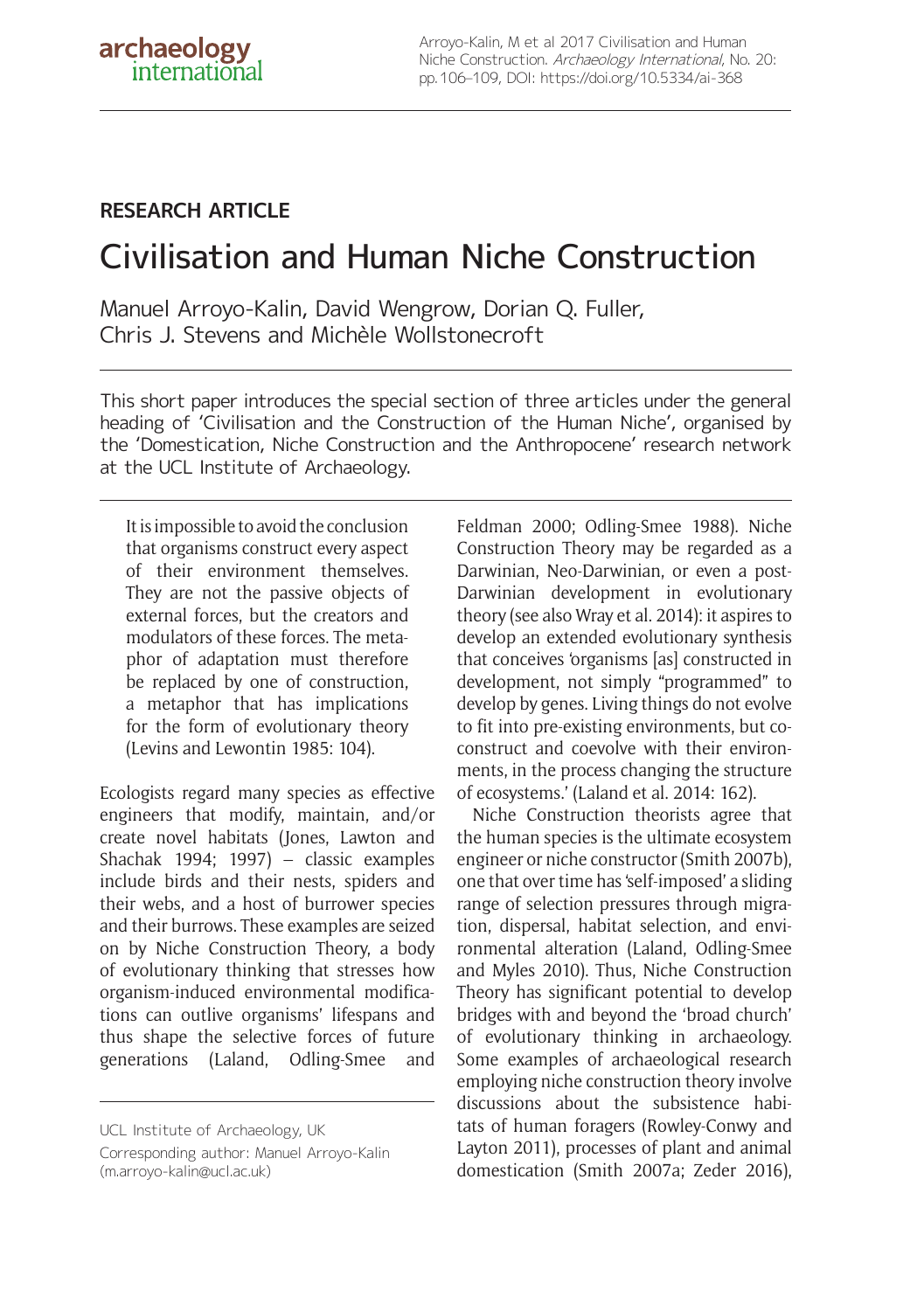the relevance of food processing techniques (Wollstonecroft 2011), the consequences of selection of particular digestive enzymes (Gerbault et al. 2011), the evolution of technology in small-scale societies (Collard et al. 2011), and the emergence of specific social institutions (Shennan 2011). More recently, some have suggested that the Anthropocene can be regarded as an outcome of increasingly more intensive and complex human niche construction (Boivin et al. 2016).

The research network 'Domestication, Niche Construction and the Anthropocene' has been recently established at the UCL Institute of Archaeology with the aim of investigating how these and other examples of niche construction can illuminate important pathways for archaeological thinking as a whole. With the support of the UCL Centre for Research on the Dynamics of Civilisations (CREDOC), the group held the workshop 'Civilisation and construction of the Human Niche' in September 2016. Rather than playing up ruination processes (Stoler 2013), the workshop emphasised an understanding of Civilisation rooted in the early work of Marcel Mauss (2006), that is, one that emphasises how broader social networks transcend the permeable boundaries which theoretically define societies or ethnic groups (Barth 1989). Professor Kevin Laland (University of St Andrews) was invited to offer a keynote lecture on Niche Construction theory and his overview was followed by pointed discussion – led by Professor Stephen Shennan (UCL) – about the relevance, challenges, and misconceptions surrounding Niche Construction Theory in archaeology. A number of participants then provided presentations discussing Niche Construction Theory from the perspective of archaeological and anthropological evidence.

The papers included in this special section of *Archaeology International* are informed by some of the presentations offered at the workshop. Their common focus is on the construction of human niches and how the latter have affected different facets of human civilisation, broadly defined. We believe these contributions help to fill the gap that some

ecologists (Ellis et al. 2016) have argued characterise archaeological applications of niche construction theory. They converge on intersecting topics that include inter- and intra-specific predator-prey relations, the construction and long-term reproduction of anthropic ecosystems as ecological inheritance, and the way institutional configurations appear from the perspective of niche construction theory. In this vein, Fuller & Stevens examine the evolution of parasitic species (weeds, mice) that prosper at the expense of domesticates and humans in contexts where cultivation and storage practices have developed. The authors argue that alongside human agents and target domesticates, the inception of the Neolithic agricultural niche and attendant storage solutions permitted the evolution of these uninvited 'parasitic domesticoids'. Arroyo-Kalin, in turn, shows how different forms of anthropogenic landscape transformations in Amazonia can be regarded as humanconstructed niches that served as important ecological inheritance for subsequent inhabitants of the same locales. Juxtaposing this evidence with demographic proxy data for the late Holocene, his contribution explores how these altered environments may have served as substrates for productive intensification practices and helped modulate distinct trajectories of cultural diversification. Finally, Wengrow's contribution examines how human niche construction develops within the context of state formations. Wengrow argues that the *subak*  system, which schedules rice paddy field irrigation through ritual practice in Balinese temples, should not be regarded exclusively as a form of agro-ecosystem management. He points out that in addition to preventing invasive predatory pests from fields, the *subak* system also plays a crucial role in warding off the extractive, parasitical, and predatory interests of the Balinese state – an interlocking niche where the pest is the king/government itself.

This collection of short papers underscores how a niche construction perspective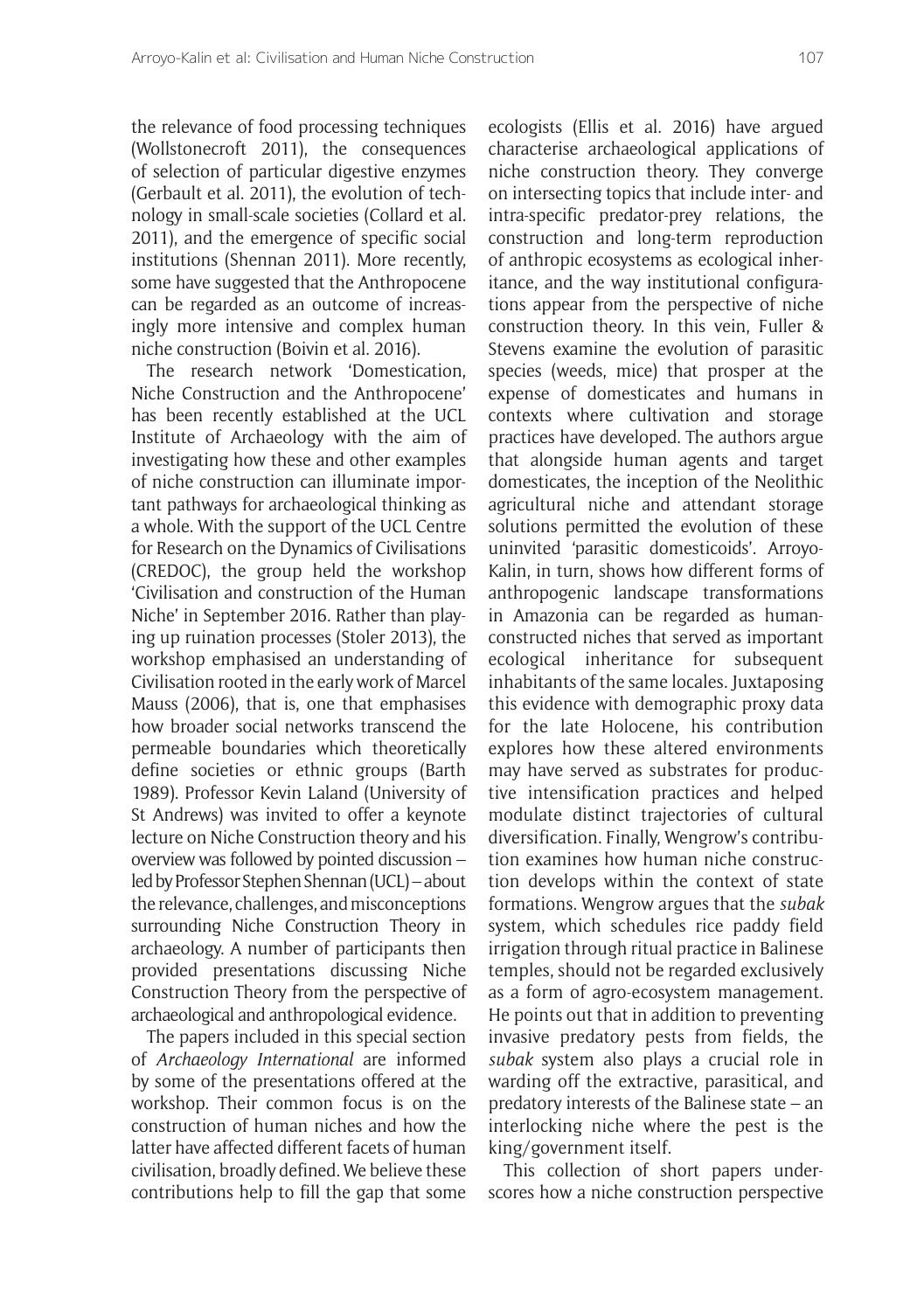bridges the divide between ecological and anthropological thinking within archaeology: niche construction theory grasps something akin to emergent configurations (be they ecosystems or institutions) that are reproduced and affect societal trajectories (as ecological or institutional inheritance) over the long term. These configurations are multifaceted: they are borne out of exchange between multiple agents, they are reproduced through dynamics that defy simple equilibria, and they produce persistent effects that well exceed their original affectations – all of which are dimensions worthy of renewed attention in thinking about time-deep human history.

## **Competing Interests**

The authors have no competing interests to declare.

## **References**

- **Barth, F** 1989 The Analysis of Culture in Complex Societies. *Ethnos*, 54: 120–142. DOI: [https://doi.org/10.1080/00141844.](https://doi.org/10.1080/00141844.1989.9981389) [1989.9981389](https://doi.org/10.1080/00141844.1989.9981389)
- **Boivin, N L, Zeder, M A, Fuller, D Q, Crowther, A, Larson, G, Erlandson, J M, Denham, T** and **Petraglia, M D** 2016 Ecological Consequences of Human Niche Construction: Examining Long-Term Anthropogenic Shaping of Global Species Distributions. *Proceedings of the National Academy of Sciences*, 113**:** 6388–6396.
- **Collard, M, Buchanan, B, Ruttle, A** and **O'Brien, M J** 2011 Niche Construction and the Toolkits of Hunter–Gatherers and Food Producers. *Biological Theory*, 6: 251–259. DOI: [https://doi.org/10.1007/](https://doi.org/10.1007/s13752-012-0034-6) [s13752-012-0034-6](https://doi.org/10.1007/s13752-012-0034-6)
- **Ellis, E C, Richerson, P, Mesoudi, A, Svenning, J-C, Odling-Smee, J** and **Burnside, W R** 2016 Evolving the Human Niche. *Proceedings of the National Academy of Sciences*, 113: E4436. DOI: [https://doi.](https://doi.org/10.1073/pnas.1609425113) [org/10.1073/pnas.1609425113](https://doi.org/10.1073/pnas.1609425113)
- **Gerbault, P, Liebert, A, Itan, Y, Powell, A, Currat, M, Burger, J, Swallow, D** and **Thomas, M** 2011 Evolution of Lactase

Persistence: An Example of Human Niche Construction. *Philosophical transactions of the Royal Society of London. Series B, Biological sciences*, 366: 863–877. DOI: <https://doi.org/10.1098/rstb.2010.0268>

- **Jones, C G, Lawton, J H** and **Shachak, M**  1994 Organisms as Ecosystem Engineers *Oikos*, 69, 373–386. DOI: [https://doi.](https://doi.org/10.1007/978-1-4612-4018-1_14) [org/10.1007/978-1-4612-4018-1\\_14](https://doi.org/10.1007/978-1-4612-4018-1_14)
- **Jones, C G, Lawton, J H** and **Shachak, M**  1997 Positive and Negative Effects of Organisms as Physical Ecosystem Engineers. *Ecology*, 78: 1946–1957. DOI: <https://doi.org/10.2307/2265935>
- Laland, K N, Odling-Smee, J and **Feldman, M W** 2000 Niche construction, biological evolution and cultural change. *Behavioral and Brain Sciences*, 23, 131–146. DOI: [https://doi.org/10.1017/s0140525x00](https://doi.org/10.1017/s0140525x00002417) [002417](https://doi.org/10.1017/s0140525x00002417)
- Laland, K N, Odling-Smee, J and Myles, S 2010 How Culture Shaped the Human Genome: Bringing Genetics and the Human Sciences Together. *Nature Reviews: Genetics*, 11: 137–148. DOI: [https://doi.org/10.1038/](https://doi.org/10.1038/nrg2734) [nrg2734](https://doi.org/10.1038/nrg2734)
- **Laland, K N, Uller, T, Feldman, M, Sterelny, K, Müller, G B, Moczek, A, Jablonka, E**  and **Odling-Smee, J,** et al. 2014 Does Evolutionary Theory Need a Rethink? Point: Yes, Urgently. *Nature*, 514: 161–164. DOI: <https://doi.org/10.1038/514161a>
- **Levins, R** and **Lewontin, R** 1985 *The Dialectical Biologist*. Cambridge, Mass., Harvard University Press.
- **Mauss, M** 2006 Civilisations, Their Elements and Forms In: Schlanger, N (Ed.) *Techniques, Technology and Civilisation / Marcel Mauss.* Oxford: Berghahn Books.
- **Odling-Smee, F J** 1988 Niche Constructing Phenotypes. In: Plotkin, H C (Ed.) *The Role of Behavior in Evolution.* Cambridge, Mass.: MIT Press, pp. 73–132.
- **Rowley-Conwy, P** and **Layton, R** 2011 Foraging and Farming as Niche Construction: Stable and Unstable Adaptations. *Philosophical transactions of the Royal Society of London. Series B, Biological sciences*, 370: 849–862. DOI:<https://doi.org/10.1098/rstb.2010.0307>